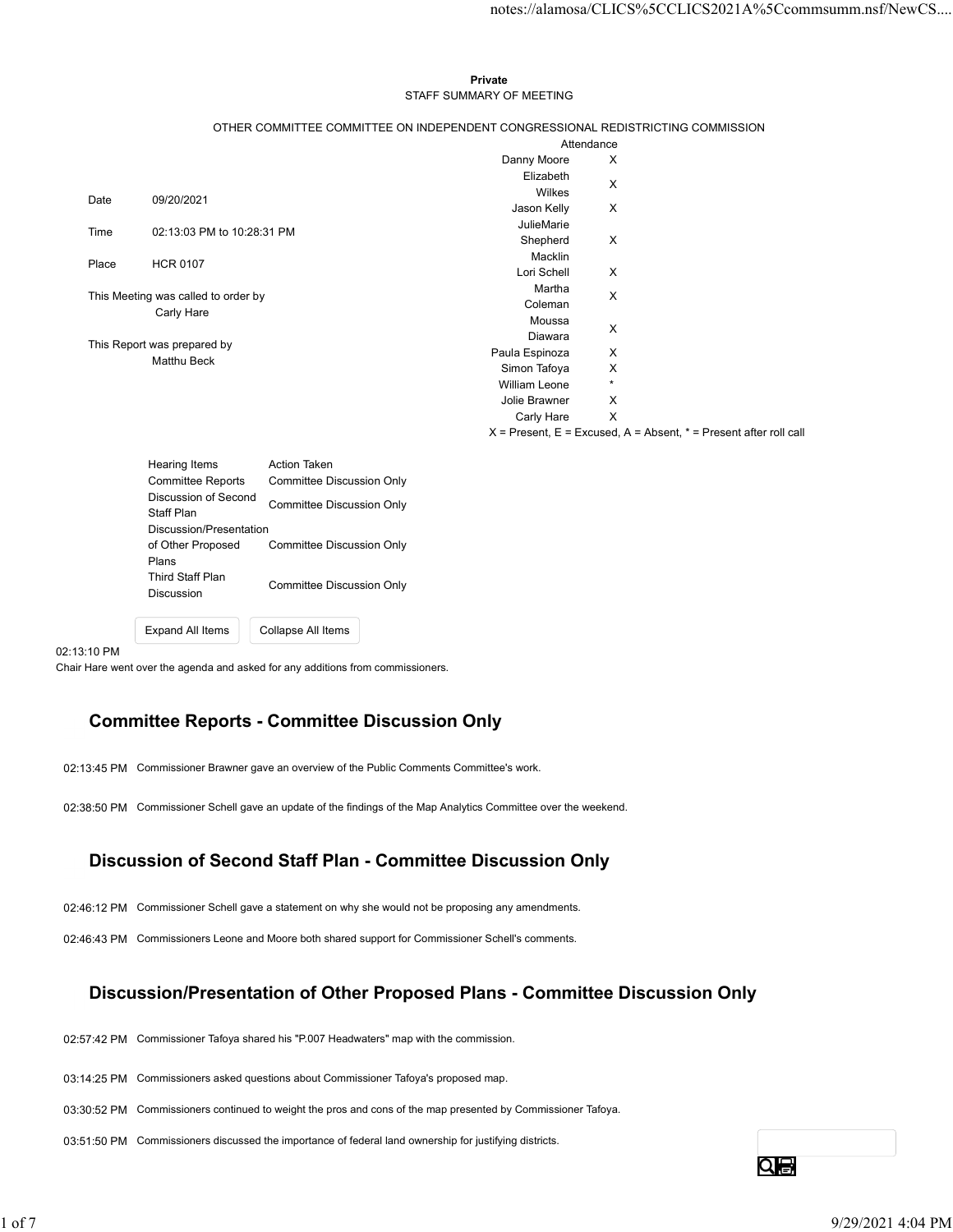- 04:02:17 PM The commission took a recess.
- 05:03:47 PM The commission returned from recess.
- 05:11:59 PM Commissioner Espinoza presented her map amendment request to the commission.
- 05:26:47 PM Commissioners asked questions and made comments about Commissioner Espinoza's map.
- 05:51:22 PM The commission continued to discuss the map amendment proposed by Commissioner Espinoza.
- 05:57:23 PM Commissioner Coleman shared her proposed modifications for the Second Staff Plan.
- 06:24:32 PM Commissioners continued to discuss the changes that the proposed map amendment would make.
- 06:39:38 PM Commissioner Tafoya withdrew his amendment to the staff plan.
- 06:39:58 PM Commissioner Shepherd Macklin presented her proposed amendment for the Second Staff Plan.
- 06:48:56 PM Commissioner Kelly withdrew his request for an amendment to the Second Staff Plan.

# Third Staff Plan Discussion - Committee Discussion Only

- 06:59:57 PM Commissioners discussed process points.
- 07:21:05 PM Discussion ensued on Commissioner Kelly's motion for Commissioner Espinoza's map to be used as a baseline for the staff plan.

| 05:57:23 PM Commissioner Coleman shared her proposed modifications for the Second Staff Plan.<br>06:24:32 PM Commissioners continued to discuss the changes that the proposed map amendment would make.<br>06:39:38 PM Commissioner Tafoya withdrew his amendment to the staff plan.<br>06:39:58 PM Commissioner Shepherd Macklin presented her proposed amendment for the Second Staff Plan.<br>06:48:56 PM Commissioner Kelly withdrew his request for an amendment to the Second Staff Plan.<br>Third Staff Plan Discussion - Committee Discussion Only<br>06:59:57 PM Commissioners discussed process points.<br>07:21:05 PM Discussion ensued on Commissioner Kelly's motion for Commissioner Espinoza's map to be used as a baseline for the staff<br>plan.<br>07:58:24 PM<br>I move to have staff prepare Staff Plan 3 to use as a base map the Espinoza Amendments to Staff<br>Map 2 and moving the communities of EI Jebel and Basalt so that they remain whole and make<br>Motion<br>part of the Roaring Fork Valley community of interest and to use their discretion in making minimal<br>adjustments to equalize population.<br>Jason Kelly<br>Moved<br>Seconded<br>Danny<br>Excused<br>Moore<br>Elizabeth<br>No<br>Wilkes<br>Jason Kelly Yes<br>JulieMarie<br>Shepherd No<br>Macklin<br>Lori Schell No<br>Martha<br>No<br>Coleman<br>Moussa<br>No<br>Diawara<br>Paula<br>Yes<br>Espinoza<br>Simon<br>No<br>Tafoya<br>William<br>No<br>Leone<br>Jolie<br>No<br>Brawner<br>Carly Hare No<br>YES: 2 NO: 9 EXC: 1 ABS: 0 FINAL ACTION: FAIL<br>07:58:29 PM The commission took a short recess.<br>08:09:20 PM Commissioners discussed process and how they felt about the proposed map. | 08:26:37 PM Commissioners asked process questions and discussed the map proposed by Commissioner Tafoya in his motion. |  |  |                   |
|---------------------------------------------------------------------------------------------------------------------------------------------------------------------------------------------------------------------------------------------------------------------------------------------------------------------------------------------------------------------------------------------------------------------------------------------------------------------------------------------------------------------------------------------------------------------------------------------------------------------------------------------------------------------------------------------------------------------------------------------------------------------------------------------------------------------------------------------------------------------------------------------------------------------------------------------------------------------------------------------------------------------------------------------------------------------------------------------------------------------------------------------------------------------------------------------------------------------------------------------------------------------------------------------------------------------------------------------------------------------------------------------------------------------------------------------------------------------------------------------------------------------------------------------------------------------------------------------------------------------------------------------------------------------------------------------------|------------------------------------------------------------------------------------------------------------------------|--|--|-------------------|
|                                                                                                                                                                                                                                                                                                                                                                                                                                                                                                                                                                                                                                                                                                                                                                                                                                                                                                                                                                                                                                                                                                                                                                                                                                                                                                                                                                                                                                                                                                                                                                                                                                                                                                   |                                                                                                                        |  |  |                   |
|                                                                                                                                                                                                                                                                                                                                                                                                                                                                                                                                                                                                                                                                                                                                                                                                                                                                                                                                                                                                                                                                                                                                                                                                                                                                                                                                                                                                                                                                                                                                                                                                                                                                                                   |                                                                                                                        |  |  |                   |
|                                                                                                                                                                                                                                                                                                                                                                                                                                                                                                                                                                                                                                                                                                                                                                                                                                                                                                                                                                                                                                                                                                                                                                                                                                                                                                                                                                                                                                                                                                                                                                                                                                                                                                   |                                                                                                                        |  |  |                   |
|                                                                                                                                                                                                                                                                                                                                                                                                                                                                                                                                                                                                                                                                                                                                                                                                                                                                                                                                                                                                                                                                                                                                                                                                                                                                                                                                                                                                                                                                                                                                                                                                                                                                                                   |                                                                                                                        |  |  |                   |
|                                                                                                                                                                                                                                                                                                                                                                                                                                                                                                                                                                                                                                                                                                                                                                                                                                                                                                                                                                                                                                                                                                                                                                                                                                                                                                                                                                                                                                                                                                                                                                                                                                                                                                   |                                                                                                                        |  |  |                   |
|                                                                                                                                                                                                                                                                                                                                                                                                                                                                                                                                                                                                                                                                                                                                                                                                                                                                                                                                                                                                                                                                                                                                                                                                                                                                                                                                                                                                                                                                                                                                                                                                                                                                                                   |                                                                                                                        |  |  |                   |
|                                                                                                                                                                                                                                                                                                                                                                                                                                                                                                                                                                                                                                                                                                                                                                                                                                                                                                                                                                                                                                                                                                                                                                                                                                                                                                                                                                                                                                                                                                                                                                                                                                                                                                   |                                                                                                                        |  |  |                   |
|                                                                                                                                                                                                                                                                                                                                                                                                                                                                                                                                                                                                                                                                                                                                                                                                                                                                                                                                                                                                                                                                                                                                                                                                                                                                                                                                                                                                                                                                                                                                                                                                                                                                                                   |                                                                                                                        |  |  |                   |
|                                                                                                                                                                                                                                                                                                                                                                                                                                                                                                                                                                                                                                                                                                                                                                                                                                                                                                                                                                                                                                                                                                                                                                                                                                                                                                                                                                                                                                                                                                                                                                                                                                                                                                   |                                                                                                                        |  |  |                   |
|                                                                                                                                                                                                                                                                                                                                                                                                                                                                                                                                                                                                                                                                                                                                                                                                                                                                                                                                                                                                                                                                                                                                                                                                                                                                                                                                                                                                                                                                                                                                                                                                                                                                                                   |                                                                                                                        |  |  |                   |
|                                                                                                                                                                                                                                                                                                                                                                                                                                                                                                                                                                                                                                                                                                                                                                                                                                                                                                                                                                                                                                                                                                                                                                                                                                                                                                                                                                                                                                                                                                                                                                                                                                                                                                   |                                                                                                                        |  |  |                   |
|                                                                                                                                                                                                                                                                                                                                                                                                                                                                                                                                                                                                                                                                                                                                                                                                                                                                                                                                                                                                                                                                                                                                                                                                                                                                                                                                                                                                                                                                                                                                                                                                                                                                                                   |                                                                                                                        |  |  |                   |
|                                                                                                                                                                                                                                                                                                                                                                                                                                                                                                                                                                                                                                                                                                                                                                                                                                                                                                                                                                                                                                                                                                                                                                                                                                                                                                                                                                                                                                                                                                                                                                                                                                                                                                   |                                                                                                                        |  |  |                   |
|                                                                                                                                                                                                                                                                                                                                                                                                                                                                                                                                                                                                                                                                                                                                                                                                                                                                                                                                                                                                                                                                                                                                                                                                                                                                                                                                                                                                                                                                                                                                                                                                                                                                                                   |                                                                                                                        |  |  |                   |
|                                                                                                                                                                                                                                                                                                                                                                                                                                                                                                                                                                                                                                                                                                                                                                                                                                                                                                                                                                                                                                                                                                                                                                                                                                                                                                                                                                                                                                                                                                                                                                                                                                                                                                   |                                                                                                                        |  |  |                   |
|                                                                                                                                                                                                                                                                                                                                                                                                                                                                                                                                                                                                                                                                                                                                                                                                                                                                                                                                                                                                                                                                                                                                                                                                                                                                                                                                                                                                                                                                                                                                                                                                                                                                                                   |                                                                                                                        |  |  |                   |
|                                                                                                                                                                                                                                                                                                                                                                                                                                                                                                                                                                                                                                                                                                                                                                                                                                                                                                                                                                                                                                                                                                                                                                                                                                                                                                                                                                                                                                                                                                                                                                                                                                                                                                   |                                                                                                                        |  |  |                   |
|                                                                                                                                                                                                                                                                                                                                                                                                                                                                                                                                                                                                                                                                                                                                                                                                                                                                                                                                                                                                                                                                                                                                                                                                                                                                                                                                                                                                                                                                                                                                                                                                                                                                                                   |                                                                                                                        |  |  |                   |
|                                                                                                                                                                                                                                                                                                                                                                                                                                                                                                                                                                                                                                                                                                                                                                                                                                                                                                                                                                                                                                                                                                                                                                                                                                                                                                                                                                                                                                                                                                                                                                                                                                                                                                   |                                                                                                                        |  |  |                   |
|                                                                                                                                                                                                                                                                                                                                                                                                                                                                                                                                                                                                                                                                                                                                                                                                                                                                                                                                                                                                                                                                                                                                                                                                                                                                                                                                                                                                                                                                                                                                                                                                                                                                                                   |                                                                                                                        |  |  |                   |
|                                                                                                                                                                                                                                                                                                                                                                                                                                                                                                                                                                                                                                                                                                                                                                                                                                                                                                                                                                                                                                                                                                                                                                                                                                                                                                                                                                                                                                                                                                                                                                                                                                                                                                   |                                                                                                                        |  |  |                   |
|                                                                                                                                                                                                                                                                                                                                                                                                                                                                                                                                                                                                                                                                                                                                                                                                                                                                                                                                                                                                                                                                                                                                                                                                                                                                                                                                                                                                                                                                                                                                                                                                                                                                                                   |                                                                                                                        |  |  |                   |
|                                                                                                                                                                                                                                                                                                                                                                                                                                                                                                                                                                                                                                                                                                                                                                                                                                                                                                                                                                                                                                                                                                                                                                                                                                                                                                                                                                                                                                                                                                                                                                                                                                                                                                   |                                                                                                                        |  |  |                   |
|                                                                                                                                                                                                                                                                                                                                                                                                                                                                                                                                                                                                                                                                                                                                                                                                                                                                                                                                                                                                                                                                                                                                                                                                                                                                                                                                                                                                                                                                                                                                                                                                                                                                                                   |                                                                                                                        |  |  |                   |
|                                                                                                                                                                                                                                                                                                                                                                                                                                                                                                                                                                                                                                                                                                                                                                                                                                                                                                                                                                                                                                                                                                                                                                                                                                                                                                                                                                                                                                                                                                                                                                                                                                                                                                   |                                                                                                                        |  |  |                   |
|                                                                                                                                                                                                                                                                                                                                                                                                                                                                                                                                                                                                                                                                                                                                                                                                                                                                                                                                                                                                                                                                                                                                                                                                                                                                                                                                                                                                                                                                                                                                                                                                                                                                                                   |                                                                                                                        |  |  |                   |
|                                                                                                                                                                                                                                                                                                                                                                                                                                                                                                                                                                                                                                                                                                                                                                                                                                                                                                                                                                                                                                                                                                                                                                                                                                                                                                                                                                                                                                                                                                                                                                                                                                                                                                   |                                                                                                                        |  |  |                   |
|                                                                                                                                                                                                                                                                                                                                                                                                                                                                                                                                                                                                                                                                                                                                                                                                                                                                                                                                                                                                                                                                                                                                                                                                                                                                                                                                                                                                                                                                                                                                                                                                                                                                                                   |                                                                                                                        |  |  |                   |
|                                                                                                                                                                                                                                                                                                                                                                                                                                                                                                                                                                                                                                                                                                                                                                                                                                                                                                                                                                                                                                                                                                                                                                                                                                                                                                                                                                                                                                                                                                                                                                                                                                                                                                   |                                                                                                                        |  |  |                   |
|                                                                                                                                                                                                                                                                                                                                                                                                                                                                                                                                                                                                                                                                                                                                                                                                                                                                                                                                                                                                                                                                                                                                                                                                                                                                                                                                                                                                                                                                                                                                                                                                                                                                                                   |                                                                                                                        |  |  |                   |
|                                                                                                                                                                                                                                                                                                                                                                                                                                                                                                                                                                                                                                                                                                                                                                                                                                                                                                                                                                                                                                                                                                                                                                                                                                                                                                                                                                                                                                                                                                                                                                                                                                                                                                   |                                                                                                                        |  |  |                   |
| $Q_{\bigoplus}$                                                                                                                                                                                                                                                                                                                                                                                                                                                                                                                                                                                                                                                                                                                                                                                                                                                                                                                                                                                                                                                                                                                                                                                                                                                                                                                                                                                                                                                                                                                                                                                                                                                                                   |                                                                                                                        |  |  |                   |
|                                                                                                                                                                                                                                                                                                                                                                                                                                                                                                                                                                                                                                                                                                                                                                                                                                                                                                                                                                                                                                                                                                                                                                                                                                                                                                                                                                                                                                                                                                                                                                                                                                                                                                   |                                                                                                                        |  |  | 9/29/2021 4:04 PM |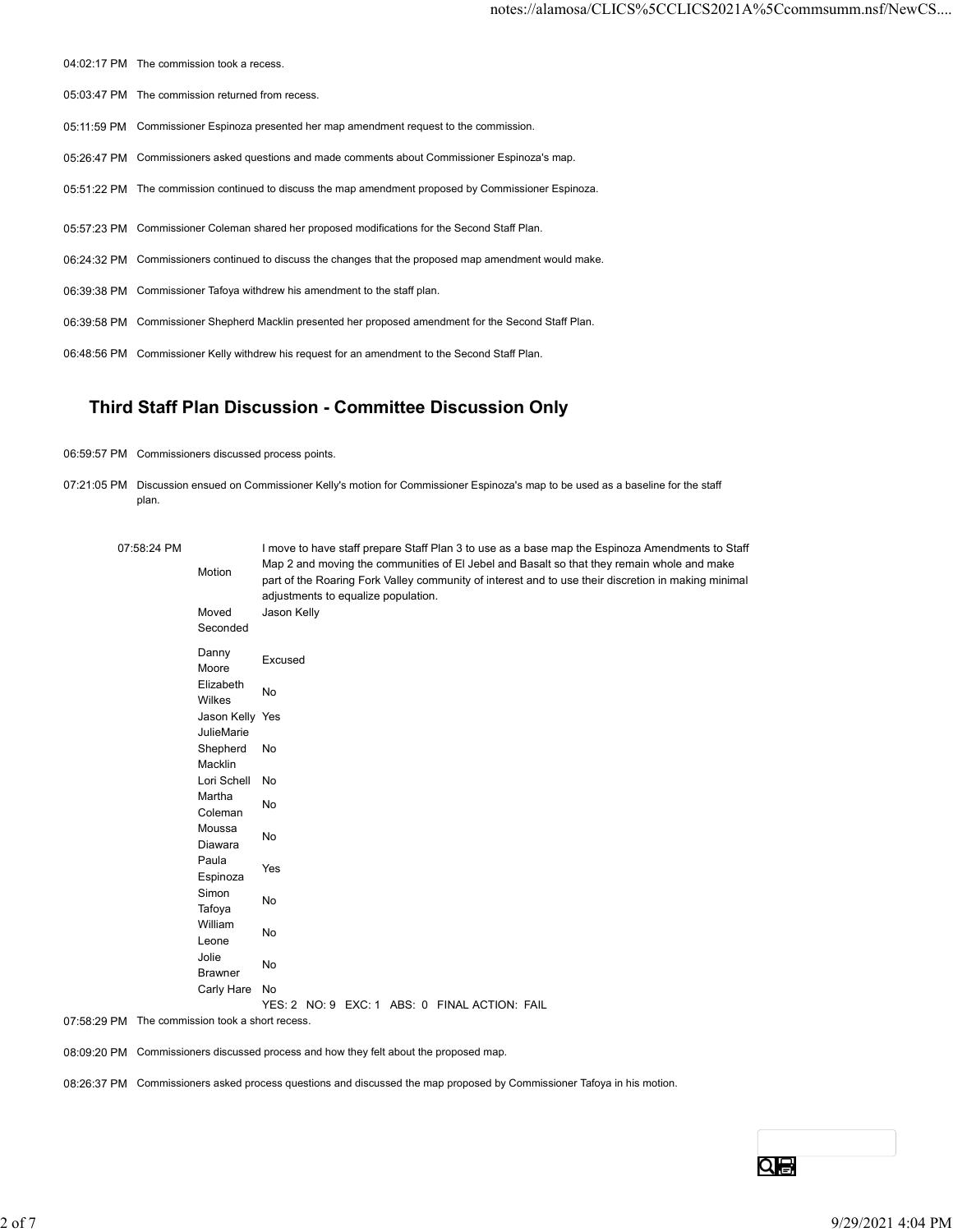# 08:37:12 PM I move that staff use as a base for Staff Plan 3 the Headwaters Map P.007 shared with staff in a Motion public meeting on 9/20/2021 that includes three agriculturally influenced districts that are based on communities of interest relevant to federal concerns outlined in testimony and in the record. motes://alamosa/CLICS%5CCLICS2021A%5<br>
I move that staff use as a base for Staff Plan 3 the Headwaters Map P.007 shared with staff in a<br>
Motion public meeting on 9/20/2021 that includes three agriculturally influenced distr Seconded Danny<br> **No** <u>Definity</u><br>Moore No Elizabeth<br>
Yes <u>Literature</u><br>Wilkes Yes move that staff use as a base for Staff Plan 3 the Headwaters Map P007 shared with staff in a<br>public meeting on 9/20/2021 that includes three agriculturally influenced districts that are based on<br>communities of interest re JulieMarie Shepherd No Macklin No move that staff use as a base for Staff Plan 3 the Headwaters Map P.007 shared with staff in a<br>public meeting on 9/20/2021 that includes three agriculturally influenced districts that are based on<br>communities of interest r Martha<br>
a : mandia<br>Coleman No Moussa<br>
Nisussa<br>
Yes wodood Yes<br>Diawara Yes Paula de la construcción de la construcción de la construcción de la construcción de la construcción de la con ndia amin'ny fivondronan-kaominin'i Normandie, ao Frantsa.<br>Espinoza Simon<br>Tafaus Yes undu.<br>Tafoya Yes William **and the contract of the contract of the contract of the contract of the contract of the contract of the contract of the contract of the contract of the contract of the contract of the contract of the contract of t** Leone No Jolie edings and the Messacre of the Messacre of the Messacre of the Messacre of the Messacre of the Messacre of the<br>Brawner of the Messacre of the Messacre of the Messacre of the Messacre of the Messacre of the Messacre of the Motion<br>
Motor Carly Hare III of the Second Carly Carly Carly Carly Carly Carly Carly Carly Carly Second<br>
Motor Second Simon Tafoya<br>
Motor Second<br>
Motor Second Views<br>
Motor Carly No<br>
Motor Carly No<br>
Motor Shapherd No<br>
Motor Elizabeth<br>
Mikliskare<br>
Mikliskare<br>
Machine<br>
Machine<br>
Machine<br>
Machine<br>
Machine<br>
Machine<br>
Machine<br>
Coleman<br>
Moved<br>
Simpon<br>
Villism<br>
Miklistare<br>
Carly Hare<br>
Moved Wark<br>
Machine<br>
Machine<br>
Machine<br>
Machine<br>
Machine<br>
Machine<br>
M

YES: 4 NO: 8 EXC: 0 ABS: 0 FINAL ACTION: FAIL

09:03:23 PM I move to accept the amendment to the Second Staff Plan I submitted today to use as the base Motion map for the Third Staff Plan, along with additional guidance from our commission's discussion today. Seconded Danny Moore Elizabeth

|            | <b>Elizane</b> ti i                                |                   |
|------------|----------------------------------------------------|-------------------|
|            | Wilkes                                             |                   |
|            | Jason Kelly                                        |                   |
|            | JulieMarie                                         |                   |
|            | Shepherd                                           |                   |
|            | Macklin                                            |                   |
|            | Lori Schell                                        |                   |
|            | Martha                                             |                   |
|            | Coleman                                            |                   |
|            | Moussa                                             |                   |
|            | Diawara                                            |                   |
|            | Paula                                              |                   |
|            | Espinoza                                           |                   |
|            | Simon                                              |                   |
|            | Tafoya                                             |                   |
|            | William                                            |                   |
|            | Leone                                              |                   |
|            | Jolie                                              |                   |
|            | Brawner                                            |                   |
|            | Carly Hare                                         |                   |
|            | YES: 0 NO: 0 EXC: 0 ABS: 0 FINAL ACTION: Withdrawn |                   |
|            |                                                    |                   |
|            |                                                    |                   |
|            |                                                    |                   |
|            |                                                    |                   |
|            |                                                    |                   |
|            |                                                    |                   |
|            |                                                    |                   |
|            |                                                    |                   |
|            |                                                    |                   |
|            |                                                    |                   |
|            |                                                    | $Q_{\bigoplus}$   |
|            |                                                    |                   |
|            |                                                    |                   |
| $3$ of $7$ |                                                    | 9/29/2021 4:04 PM |
|            |                                                    |                   |

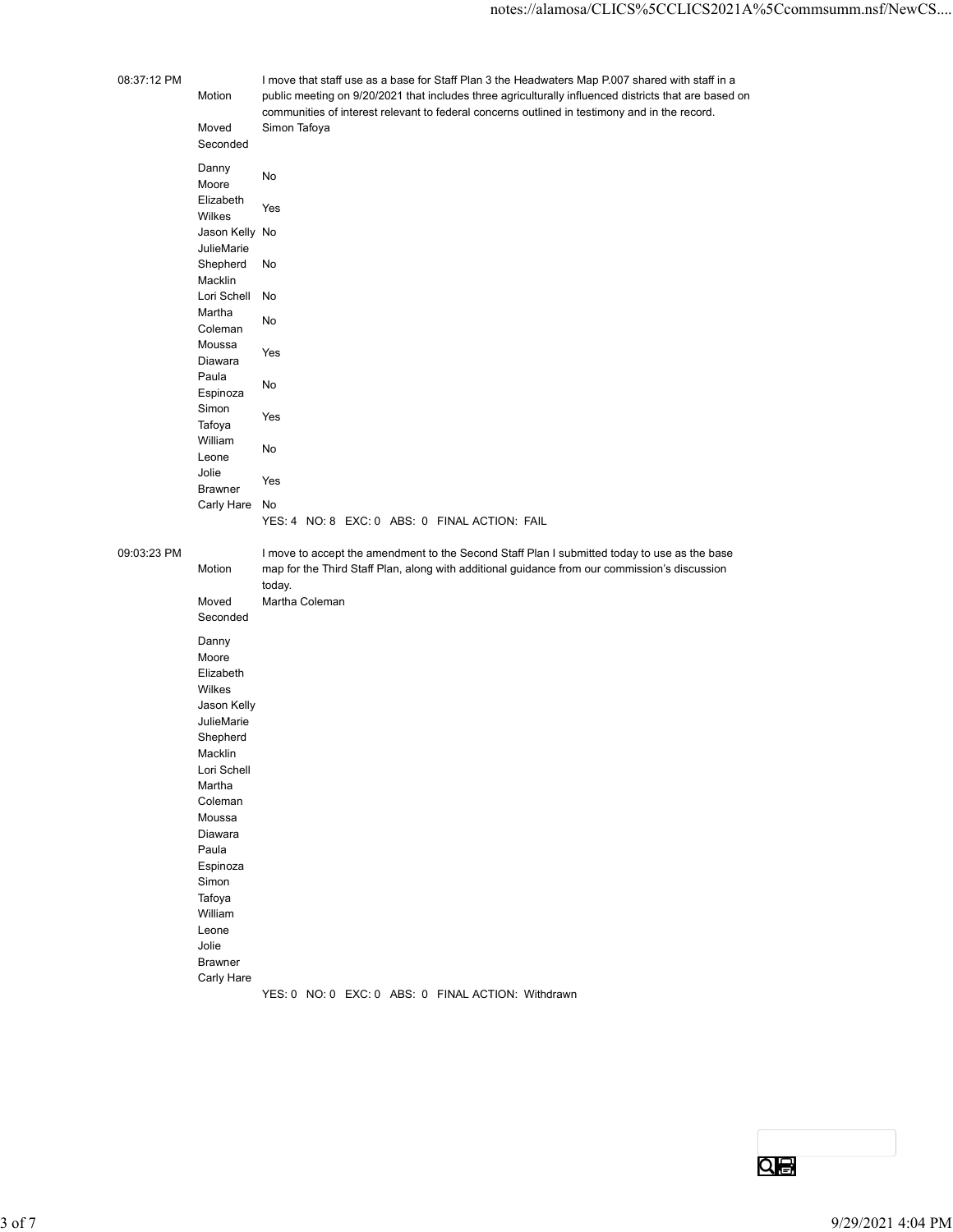| 09:27:51 PM |                            | I move that the nonpartisan staff move forward with the Second Staff Plan as the basis for the Third                                                                          |
|-------------|----------------------------|-------------------------------------------------------------------------------------------------------------------------------------------------------------------------------|
|             | Motion                     | Staff Plan with the following guidance: to take into consideration the issues raised by the<br>commissioners this evening and up to the time it submits the Third Staff Plan. |
|             | Moved<br>Seconded          | William Leone                                                                                                                                                                 |
|             | Danny                      | Yes                                                                                                                                                                           |
|             | Moore                      |                                                                                                                                                                               |
|             | Elizabeth<br>Wilkes        | Yes                                                                                                                                                                           |
|             | Jason Kelly Yes            |                                                                                                                                                                               |
|             | JulieMarie<br>Shepherd     | Yes                                                                                                                                                                           |
|             | Macklin                    |                                                                                                                                                                               |
|             | Lori Schell Yes<br>Martha  |                                                                                                                                                                               |
|             | Coleman                    | Yes                                                                                                                                                                           |
|             | Moussa<br>Diawara          | Yes                                                                                                                                                                           |
|             | Paula<br>Espinoza          | Yes                                                                                                                                                                           |
|             | Simon                      | No                                                                                                                                                                            |
|             | Tafoya<br>William          |                                                                                                                                                                               |
|             | Leone                      | Yes                                                                                                                                                                           |
|             | Jolie<br>Brawner           | Yes                                                                                                                                                                           |
|             | Carly Hare Yes             | YES: 11 NO: 1 EXC: 0 ABS: 0 FINAL ACTION: PASS                                                                                                                                |
|             |                            |                                                                                                                                                                               |
| 09:34:00 PM | Motion                     | I move that we keep the Roaring Fork Valley whole, to include El Jabel, Basalt, Aspen, Carbondale,<br>Snowmass Village, and Glenwood Springs.                                 |
|             | Moved<br>Seconded          | Elizabeth Wilkes                                                                                                                                                              |
|             | Danny                      |                                                                                                                                                                               |
|             | Moore                      | Yes                                                                                                                                                                           |
|             | Elizabeth<br>Wilkes        | Yes                                                                                                                                                                           |
|             | Jason Kelly Yes            |                                                                                                                                                                               |
|             | JulieMarie<br>Shepherd     | Yes                                                                                                                                                                           |
|             | Macklin<br>Lori Schell Yes |                                                                                                                                                                               |
|             | Martha                     | Yes                                                                                                                                                                           |
|             | Coleman<br>Moussa          |                                                                                                                                                                               |
|             | Diawara                    | Yes                                                                                                                                                                           |
|             | Paula<br>Espinoza          | Yes                                                                                                                                                                           |
|             | Simon                      | Yes                                                                                                                                                                           |
|             | Tafoya<br>William          |                                                                                                                                                                               |
|             | Leone                      | Yes                                                                                                                                                                           |
|             | Jolie<br>Brawner           | Yes                                                                                                                                                                           |
|             | Carly Hare Yes             | YES: 12 NO: 0 EXC: 0 ABS: 0 FINAL ACTION: PASS                                                                                                                                |
|             |                            |                                                                                                                                                                               |

| Shepherd Yes<br>Macklin<br>Lori Schell Yes<br>Martha<br>Yes |                   |
|-------------------------------------------------------------|-------------------|
|                                                             |                   |
|                                                             |                   |
|                                                             |                   |
| Coleman                                                     |                   |
| Moussa<br>Yes                                               |                   |
| Diawara<br>Paula                                            |                   |
| Yes<br>Espinoza                                             |                   |
| Simon<br>Yes                                                |                   |
| Tafoya<br>William                                           |                   |
| Yes<br>Leone                                                |                   |
| Jolie<br>Yes                                                |                   |
| Brawner<br>Carly Hare Yes                                   |                   |
| YES: 12 NO: 0 EXC: 0 ABS: 0 FINAL ACTION: PASS              |                   |
|                                                             |                   |
|                                                             |                   |
|                                                             |                   |
|                                                             |                   |
|                                                             |                   |
|                                                             |                   |
|                                                             |                   |
|                                                             |                   |
|                                                             | $Q_{\odot}$       |
|                                                             |                   |
|                                                             | 9/29/2021 4:04 PM |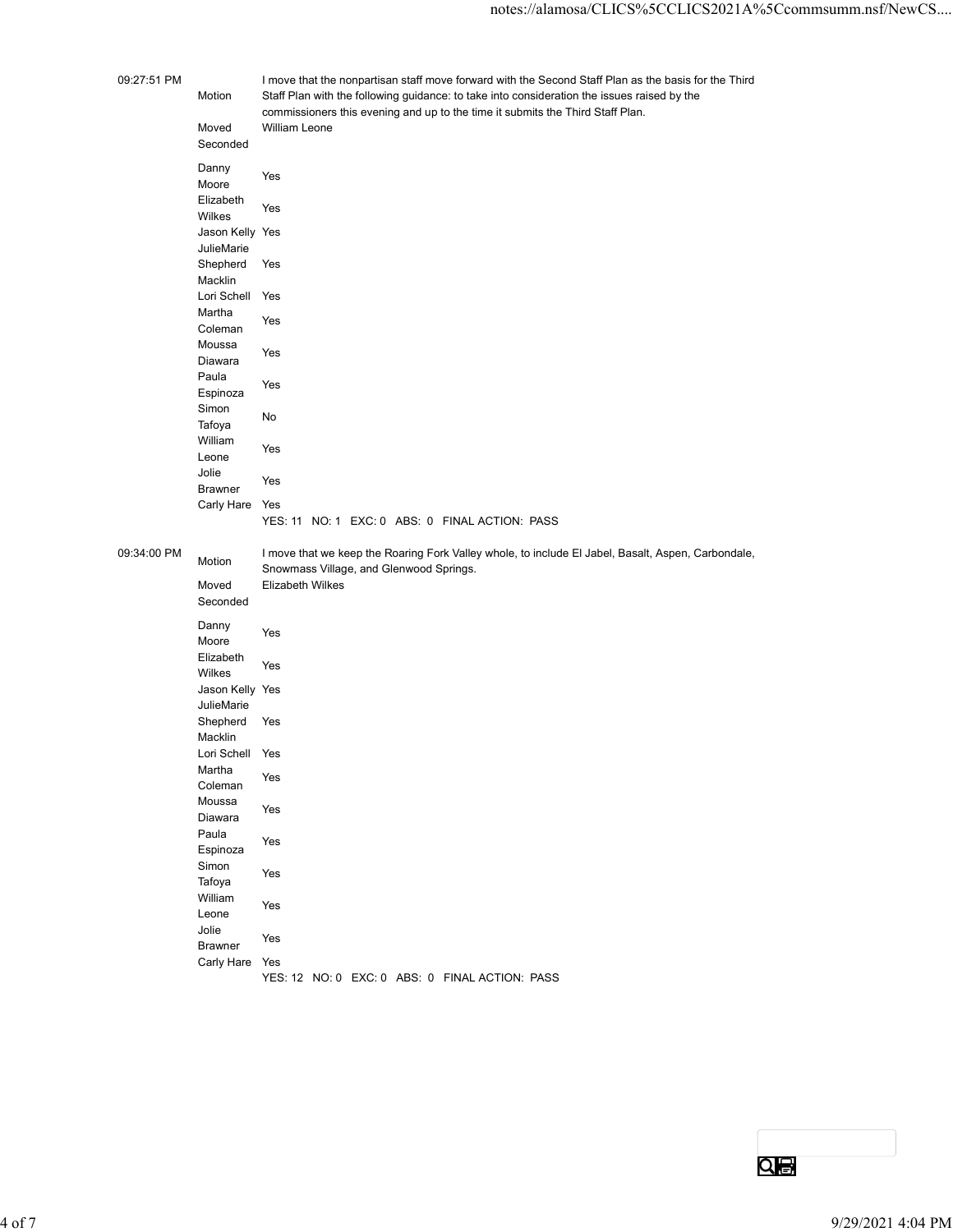| 09:36:14 PM<br>I move to incorporate northern Douglas County suburbs into a Metro Denver district(s) as much as<br>Motion<br>possible, with priority given to keeping whatever municipality(ies) incorporated whole.<br>Paula Espinoza<br>Moved<br>Seconded<br>Danny<br>Moore<br>Elizabeth<br>Wilkes<br>Jason Kelly<br>JulieMarie<br>Shepherd<br>Macklin<br>Lori Schell<br>Martha<br>Coleman<br>Moussa<br>Diawara<br>Paula<br>Espinoza<br>Simon<br>Tafoya<br>William<br>Leone<br>Jolie<br>Brawner<br>Carly Hare<br>YES: 0 NO: 0 EXC: 0 ABS: 0 FINAL ACTION: FAIL<br>09:50:15 PM<br>I move to keep the City and County of Denver whole to the extent necessary for population and to<br>Motion<br>keep the City of Colorado Springs whole.<br>Simon Tafoya<br>Moved<br>Seconded<br>Danny<br>Yes<br>Moore<br>Elizabeth<br>Yes<br>Wilkes<br>Jason Kelly Yes<br>JulieMarie<br>Shepherd Yes<br>Macklin<br>Lori Schell Yes<br>Martha<br>Yes<br>Coleman<br>Moussa<br>Yes<br>Diawara<br>Paula<br>Yes<br>Espinoza<br>Simon<br>Yes<br>Tafoya<br>William<br>Yes<br>Leone<br>Jolie<br>Yes<br>Brawner<br>Carly Hare Yes |  | notes://alamosa/CLICS%5CCLICS2021A%5Ccommsumm.nsf/NewCS |                   |
|------------------------------------------------------------------------------------------------------------------------------------------------------------------------------------------------------------------------------------------------------------------------------------------------------------------------------------------------------------------------------------------------------------------------------------------------------------------------------------------------------------------------------------------------------------------------------------------------------------------------------------------------------------------------------------------------------------------------------------------------------------------------------------------------------------------------------------------------------------------------------------------------------------------------------------------------------------------------------------------------------------------------------------------------------------------------------------------------------------|--|---------------------------------------------------------|-------------------|
|                                                                                                                                                                                                                                                                                                                                                                                                                                                                                                                                                                                                                                                                                                                                                                                                                                                                                                                                                                                                                                                                                                            |  |                                                         |                   |
|                                                                                                                                                                                                                                                                                                                                                                                                                                                                                                                                                                                                                                                                                                                                                                                                                                                                                                                                                                                                                                                                                                            |  |                                                         |                   |
|                                                                                                                                                                                                                                                                                                                                                                                                                                                                                                                                                                                                                                                                                                                                                                                                                                                                                                                                                                                                                                                                                                            |  |                                                         |                   |
|                                                                                                                                                                                                                                                                                                                                                                                                                                                                                                                                                                                                                                                                                                                                                                                                                                                                                                                                                                                                                                                                                                            |  |                                                         |                   |
|                                                                                                                                                                                                                                                                                                                                                                                                                                                                                                                                                                                                                                                                                                                                                                                                                                                                                                                                                                                                                                                                                                            |  |                                                         |                   |
|                                                                                                                                                                                                                                                                                                                                                                                                                                                                                                                                                                                                                                                                                                                                                                                                                                                                                                                                                                                                                                                                                                            |  |                                                         |                   |
|                                                                                                                                                                                                                                                                                                                                                                                                                                                                                                                                                                                                                                                                                                                                                                                                                                                                                                                                                                                                                                                                                                            |  |                                                         |                   |
|                                                                                                                                                                                                                                                                                                                                                                                                                                                                                                                                                                                                                                                                                                                                                                                                                                                                                                                                                                                                                                                                                                            |  |                                                         |                   |
|                                                                                                                                                                                                                                                                                                                                                                                                                                                                                                                                                                                                                                                                                                                                                                                                                                                                                                                                                                                                                                                                                                            |  |                                                         |                   |
|                                                                                                                                                                                                                                                                                                                                                                                                                                                                                                                                                                                                                                                                                                                                                                                                                                                                                                                                                                                                                                                                                                            |  |                                                         |                   |
|                                                                                                                                                                                                                                                                                                                                                                                                                                                                                                                                                                                                                                                                                                                                                                                                                                                                                                                                                                                                                                                                                                            |  |                                                         |                   |
|                                                                                                                                                                                                                                                                                                                                                                                                                                                                                                                                                                                                                                                                                                                                                                                                                                                                                                                                                                                                                                                                                                            |  |                                                         |                   |
|                                                                                                                                                                                                                                                                                                                                                                                                                                                                                                                                                                                                                                                                                                                                                                                                                                                                                                                                                                                                                                                                                                            |  | YES: 12 NO: 0 EXC: 0 ABS: 0 FINAL ACTION: PASS          |                   |
|                                                                                                                                                                                                                                                                                                                                                                                                                                                                                                                                                                                                                                                                                                                                                                                                                                                                                                                                                                                                                                                                                                            |  |                                                         |                   |
|                                                                                                                                                                                                                                                                                                                                                                                                                                                                                                                                                                                                                                                                                                                                                                                                                                                                                                                                                                                                                                                                                                            |  |                                                         |                   |
| Qe                                                                                                                                                                                                                                                                                                                                                                                                                                                                                                                                                                                                                                                                                                                                                                                                                                                                                                                                                                                                                                                                                                         |  |                                                         | 9/29/2021 4:04 PM |

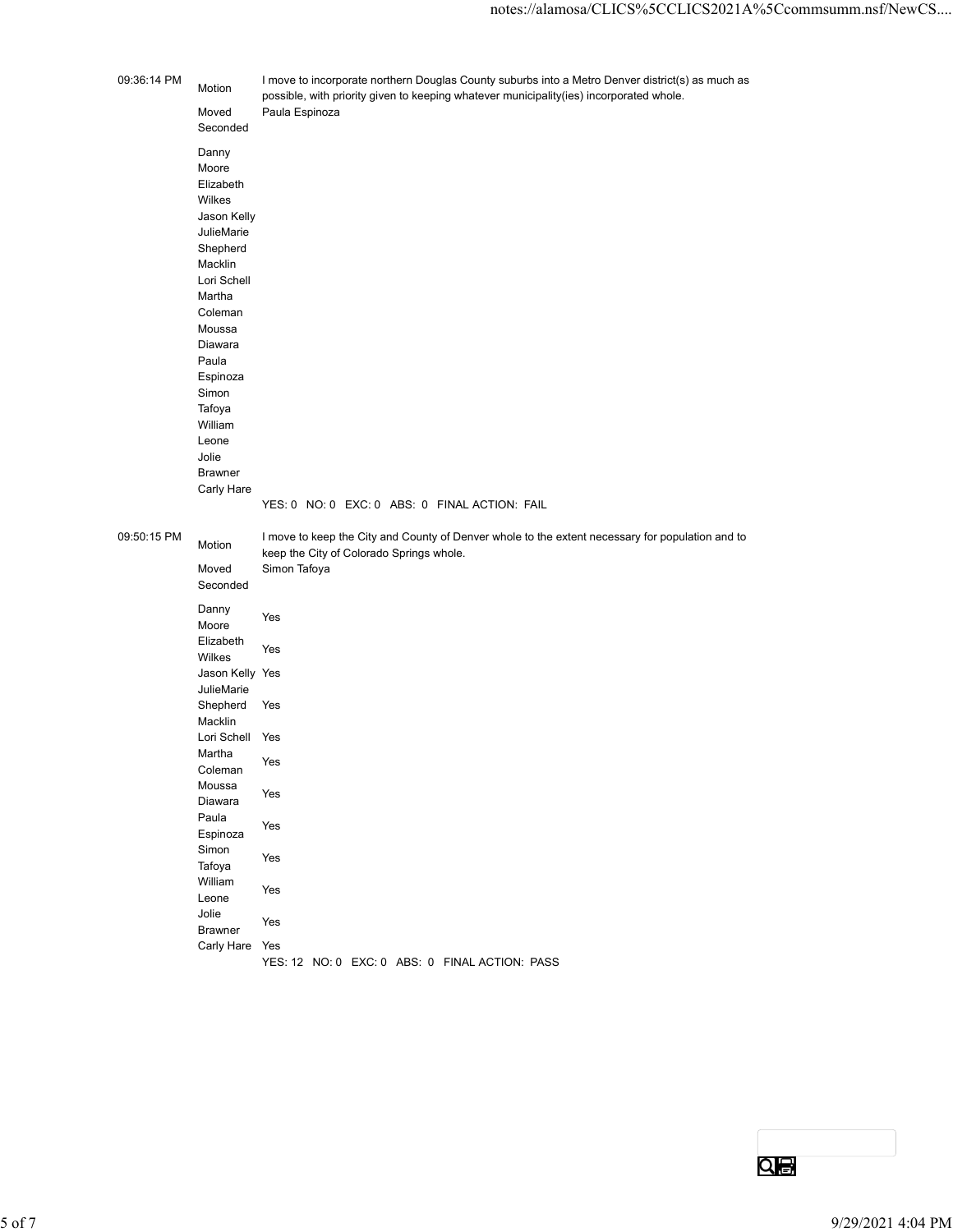|             |                                                                | notes://alamosa/CLICS%5CCLICS2021A%5Ccommsumm.nsf/Ne                                                                                                                                                                                                                                                     |
|-------------|----------------------------------------------------------------|----------------------------------------------------------------------------------------------------------------------------------------------------------------------------------------------------------------------------------------------------------------------------------------------------------|
| 09:53:28 PM | Motion<br>Moved<br>Seconded                                    | I move that we keep the military bases in El Paso County in a single district (to include Schriever<br>Space Force Base, Cheyenne Mountain Space Force Station, Peterson Air Force Base, the Air<br>Force Academy, and the population portion of Fort Carson).<br><b>Elizabeth Wilkes</b>                |
|             | Danny<br>Moore<br>Elizabeth<br>Wilkes<br>Jason Kelly Yes       | Yes<br>Yes                                                                                                                                                                                                                                                                                               |
|             | JulieMarie<br>Shepherd<br>Macklin<br>Lori Schell Yes<br>Martha | Yes                                                                                                                                                                                                                                                                                                      |
|             | Coleman<br>Moussa<br>Diawara<br>Paula                          | Yes<br>Yes<br>Yes                                                                                                                                                                                                                                                                                        |
|             | Espinoza<br>Simon<br>Tafoya<br>William                         | Yes<br>Yes                                                                                                                                                                                                                                                                                               |
|             | Leone<br>Jolie<br><b>Brawner</b><br>Carly Hare Yes             | Yes<br>YES: 12 NO: 0 EXC: 0 ABS: 0 FINAL ACTION: PASS                                                                                                                                                                                                                                                    |
| 10:06:44 PM | Motion                                                         | I move that CD8's boundaries use the Second staff plan as a guide. CD8 should still include the<br>following cities in their entirety; Commerce City, Fort Lupton, Evans, and Greeley (including the<br>Spanish colonies) in an effort to preserve the transportation corridor and COIs addressed in the |
|             | Moved<br>Seconded                                              | public comment (health, pollution, etc.).<br>Jolie Brawner                                                                                                                                                                                                                                               |
|             | Danny<br>Moore<br>Elizabeth                                    | No                                                                                                                                                                                                                                                                                                       |
|             | Wilkes<br>Jason Kelly No<br>JulieMarie                         | Yes                                                                                                                                                                                                                                                                                                      |
|             | Shepherd<br>Macklin<br>Lori Schell                             | No<br>No                                                                                                                                                                                                                                                                                                 |
|             | Martha<br>Coleman<br>Moussa                                    | Yes                                                                                                                                                                                                                                                                                                      |
|             | Diawara<br>Paula<br>Espinoza                                   | Yes<br>No                                                                                                                                                                                                                                                                                                |

## 10:06:44 F

I move that CD8's boundaries use the Second staff plan as a guide. CD8 should still include the following cities in their entirety; Commerce City, Fort Lupton, Evans, and Greeley (including the Spanish colonies) in an effort to preserve the transportation corridor and COIs addressed in the public comment (health, pollution, etc.).

| public comment (health, pollution, etc.).<br>Moved<br>Jolie Brawner<br>Seconded<br>Danny<br>No<br>Moore<br>Elizabeth<br>Yes<br>Wilkes<br>Jason Kelly No<br>JulieMarie<br>Shepherd No<br>Macklin<br>Lori Schell No<br>Martha<br>Yes<br>Coleman<br>Moussa<br>Yes<br>Diawara<br>Paula<br>${\sf No}$<br>Espinoza<br>Simon<br>Yes<br>Tafoya<br>William<br>$\operatorname{\mathsf{No}}$<br>Leone<br>Jolie<br>Yes<br>Brawner<br>Carly Hare No<br>YES: 5 NO: 7 EXC: 0 ABS: 0 FINAL ACTION: FAIL<br>Qe<br>9/29/2021 4:04 PM<br>6 of 7 |  | Spariism colonies) in an eilon to preserve the transportation corridor and COIS addressed in the |  |
|------------------------------------------------------------------------------------------------------------------------------------------------------------------------------------------------------------------------------------------------------------------------------------------------------------------------------------------------------------------------------------------------------------------------------------------------------------------------------------------------------------------------------|--|--------------------------------------------------------------------------------------------------|--|
|                                                                                                                                                                                                                                                                                                                                                                                                                                                                                                                              |  |                                                                                                  |  |
|                                                                                                                                                                                                                                                                                                                                                                                                                                                                                                                              |  |                                                                                                  |  |
|                                                                                                                                                                                                                                                                                                                                                                                                                                                                                                                              |  |                                                                                                  |  |
|                                                                                                                                                                                                                                                                                                                                                                                                                                                                                                                              |  |                                                                                                  |  |
|                                                                                                                                                                                                                                                                                                                                                                                                                                                                                                                              |  |                                                                                                  |  |
|                                                                                                                                                                                                                                                                                                                                                                                                                                                                                                                              |  |                                                                                                  |  |
|                                                                                                                                                                                                                                                                                                                                                                                                                                                                                                                              |  |                                                                                                  |  |
|                                                                                                                                                                                                                                                                                                                                                                                                                                                                                                                              |  |                                                                                                  |  |
|                                                                                                                                                                                                                                                                                                                                                                                                                                                                                                                              |  |                                                                                                  |  |
|                                                                                                                                                                                                                                                                                                                                                                                                                                                                                                                              |  |                                                                                                  |  |
|                                                                                                                                                                                                                                                                                                                                                                                                                                                                                                                              |  |                                                                                                  |  |
|                                                                                                                                                                                                                                                                                                                                                                                                                                                                                                                              |  |                                                                                                  |  |
|                                                                                                                                                                                                                                                                                                                                                                                                                                                                                                                              |  |                                                                                                  |  |
|                                                                                                                                                                                                                                                                                                                                                                                                                                                                                                                              |  |                                                                                                  |  |
|                                                                                                                                                                                                                                                                                                                                                                                                                                                                                                                              |  |                                                                                                  |  |
|                                                                                                                                                                                                                                                                                                                                                                                                                                                                                                                              |  |                                                                                                  |  |
|                                                                                                                                                                                                                                                                                                                                                                                                                                                                                                                              |  |                                                                                                  |  |
|                                                                                                                                                                                                                                                                                                                                                                                                                                                                                                                              |  |                                                                                                  |  |
|                                                                                                                                                                                                                                                                                                                                                                                                                                                                                                                              |  |                                                                                                  |  |
|                                                                                                                                                                                                                                                                                                                                                                                                                                                                                                                              |  |                                                                                                  |  |
|                                                                                                                                                                                                                                                                                                                                                                                                                                                                                                                              |  |                                                                                                  |  |
|                                                                                                                                                                                                                                                                                                                                                                                                                                                                                                                              |  |                                                                                                  |  |
|                                                                                                                                                                                                                                                                                                                                                                                                                                                                                                                              |  |                                                                                                  |  |
|                                                                                                                                                                                                                                                                                                                                                                                                                                                                                                                              |  |                                                                                                  |  |
|                                                                                                                                                                                                                                                                                                                                                                                                                                                                                                                              |  |                                                                                                  |  |
|                                                                                                                                                                                                                                                                                                                                                                                                                                                                                                                              |  |                                                                                                  |  |
|                                                                                                                                                                                                                                                                                                                                                                                                                                                                                                                              |  |                                                                                                  |  |
|                                                                                                                                                                                                                                                                                                                                                                                                                                                                                                                              |  |                                                                                                  |  |
|                                                                                                                                                                                                                                                                                                                                                                                                                                                                                                                              |  |                                                                                                  |  |
|                                                                                                                                                                                                                                                                                                                                                                                                                                                                                                                              |  |                                                                                                  |  |
|                                                                                                                                                                                                                                                                                                                                                                                                                                                                                                                              |  |                                                                                                  |  |
|                                                                                                                                                                                                                                                                                                                                                                                                                                                                                                                              |  |                                                                                                  |  |
|                                                                                                                                                                                                                                                                                                                                                                                                                                                                                                                              |  |                                                                                                  |  |
|                                                                                                                                                                                                                                                                                                                                                                                                                                                                                                                              |  |                                                                                                  |  |
|                                                                                                                                                                                                                                                                                                                                                                                                                                                                                                                              |  |                                                                                                  |  |
|                                                                                                                                                                                                                                                                                                                                                                                                                                                                                                                              |  |                                                                                                  |  |
|                                                                                                                                                                                                                                                                                                                                                                                                                                                                                                                              |  |                                                                                                  |  |
|                                                                                                                                                                                                                                                                                                                                                                                                                                                                                                                              |  |                                                                                                  |  |
|                                                                                                                                                                                                                                                                                                                                                                                                                                                                                                                              |  |                                                                                                  |  |